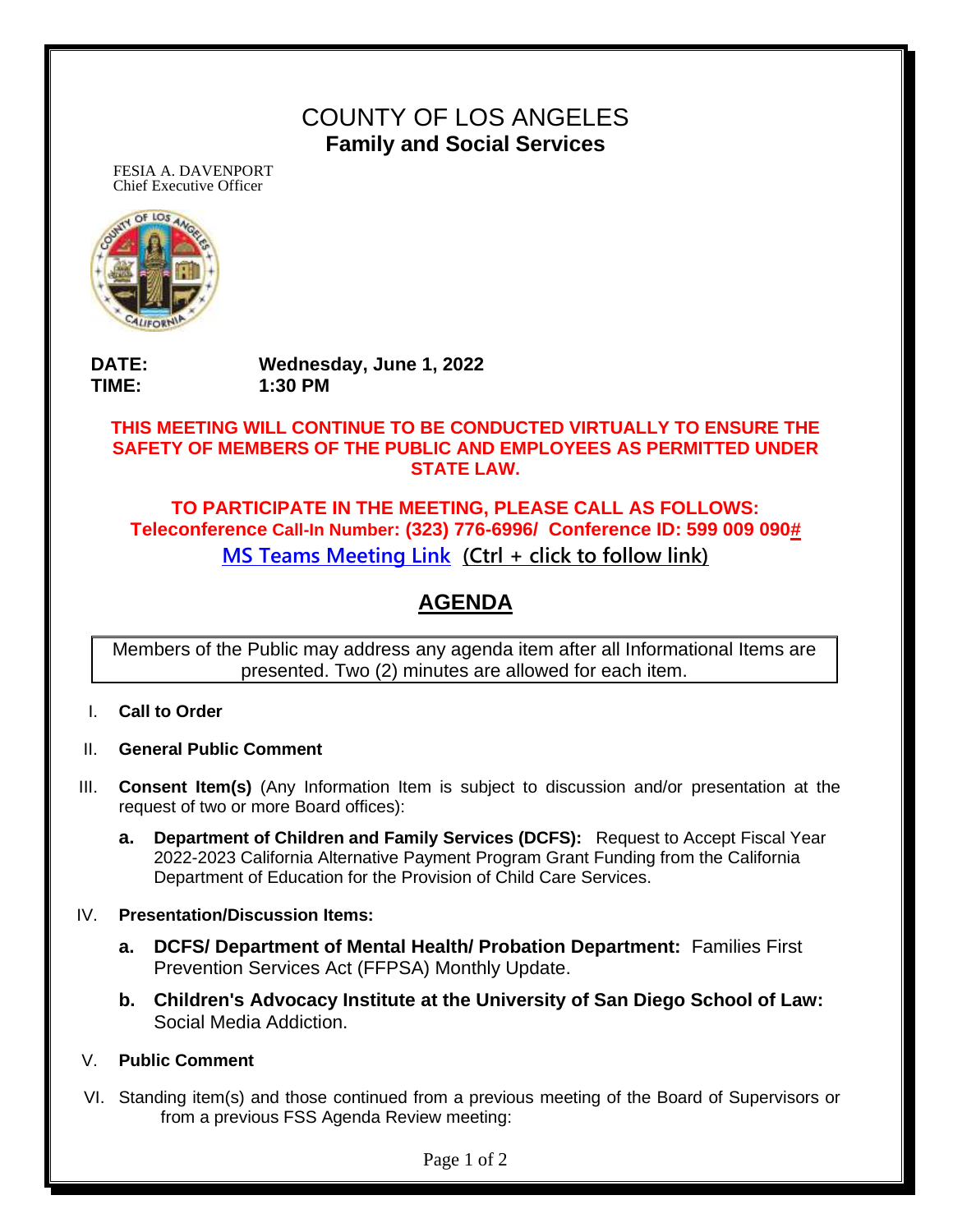- - No Items - -

#### VII. **NOTICE OF CLOSED SESSION**

- **CS-1 CONFERENCE WITH LEGAL COUNSEL** Existing Litigation Government Code Section 54956.9, subdivision (d)(1) Young v. County of Los Angeles, et al. Department of Children and Family Services
- VIII. Adjournment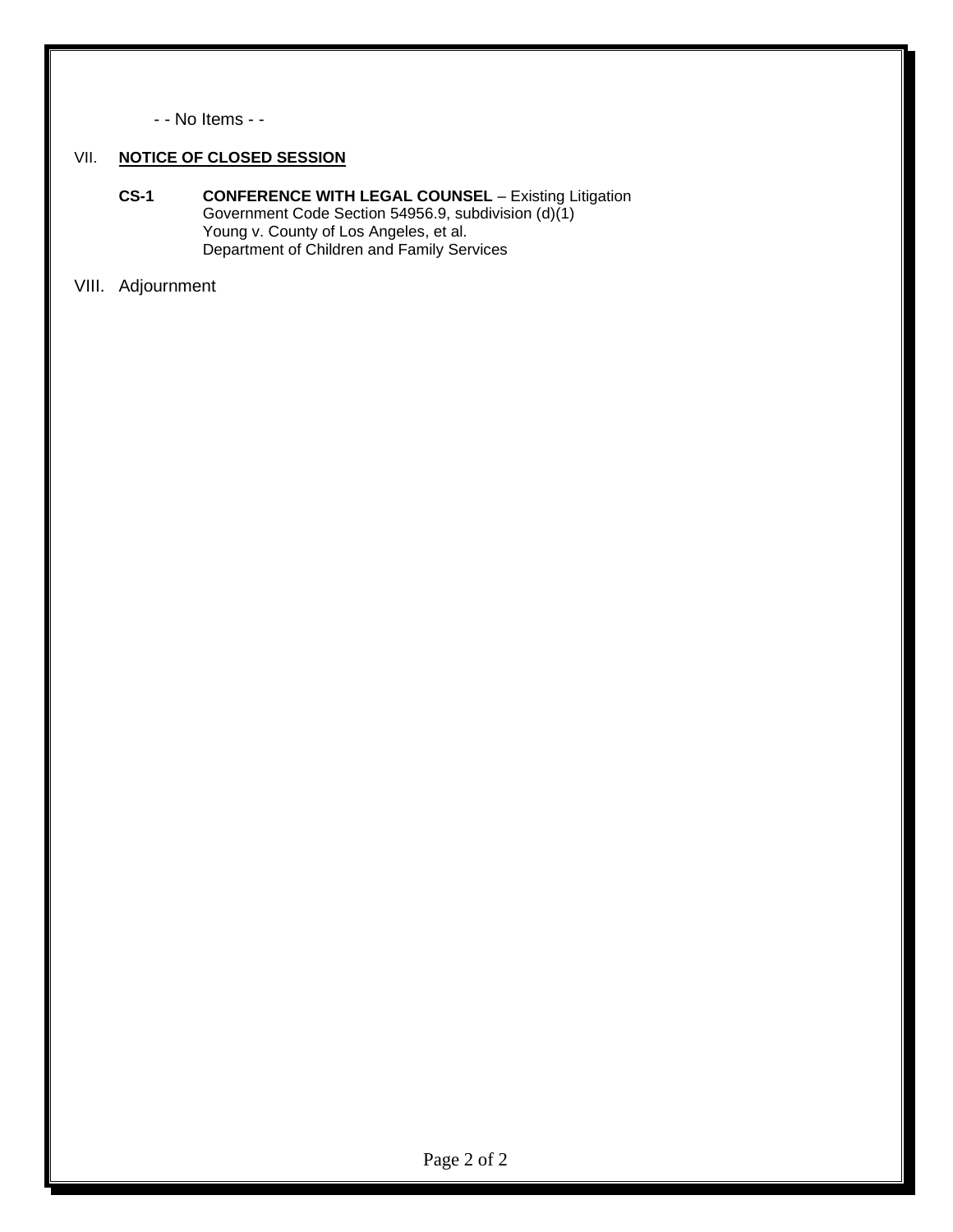## **BOARD LETTER/MEMO CDE CAPP CLUSTER FACT SHEET**

| $\boxtimes$ Board Letter                                | <b>Board Memo</b>                                                                                                                                                                                                                                                                                                                                                                                                                                                                                                                                                                                                                                                                                                                                                                                                                                                                                                                                                                 |                                                                                                                                                                                                                                                                                  | Other |
|---------------------------------------------------------|-----------------------------------------------------------------------------------------------------------------------------------------------------------------------------------------------------------------------------------------------------------------------------------------------------------------------------------------------------------------------------------------------------------------------------------------------------------------------------------------------------------------------------------------------------------------------------------------------------------------------------------------------------------------------------------------------------------------------------------------------------------------------------------------------------------------------------------------------------------------------------------------------------------------------------------------------------------------------------------|----------------------------------------------------------------------------------------------------------------------------------------------------------------------------------------------------------------------------------------------------------------------------------|-------|
| <b>CLUSTER AGENDA</b><br><b>REVIEW DATE</b>             | 5/25/2022                                                                                                                                                                                                                                                                                                                                                                                                                                                                                                                                                                                                                                                                                                                                                                                                                                                                                                                                                                         |                                                                                                                                                                                                                                                                                  |       |
| <b>BOARD MEETING DATE</b>                               | 6/14/2022                                                                                                                                                                                                                                                                                                                                                                                                                                                                                                                                                                                                                                                                                                                                                                                                                                                                                                                                                                         |                                                                                                                                                                                                                                                                                  |       |
| <b>SUPERVISORIAL DISTRICT</b><br><b>AFFECTED</b>        | $\boxtimes$ ail<br>1 <sup>st</sup><br>2 <sub>nd</sub>                                                                                                                                                                                                                                                                                                                                                                                                                                                                                                                                                                                                                                                                                                                                                                                                                                                                                                                             | 3 <sup>rd</sup><br>4 <sup>th</sup><br>5 <sup>th</sup>                                                                                                                                                                                                                            |       |
| <b>DEPARTMENT(S)</b>                                    | <b>DCFS</b>                                                                                                                                                                                                                                                                                                                                                                                                                                                                                                                                                                                                                                                                                                                                                                                                                                                                                                                                                                       |                                                                                                                                                                                                                                                                                  |       |
| <b>SUBJECT</b>                                          | Request to Accept Fiscal Year 2022-2023 California Alternative Payment Program<br>Grant Funding from the California Department of Education for the Provision of Child<br>Care Services.                                                                                                                                                                                                                                                                                                                                                                                                                                                                                                                                                                                                                                                                                                                                                                                          |                                                                                                                                                                                                                                                                                  |       |
| <b>PROGRAM</b>                                          | Child Care                                                                                                                                                                                                                                                                                                                                                                                                                                                                                                                                                                                                                                                                                                                                                                                                                                                                                                                                                                        |                                                                                                                                                                                                                                                                                  |       |
| <b>AUTHORIZES DELEGATED</b><br><b>AUTHORITY TO DEPT</b> | $\boxtimes$ Yes<br>No                                                                                                                                                                                                                                                                                                                                                                                                                                                                                                                                                                                                                                                                                                                                                                                                                                                                                                                                                             |                                                                                                                                                                                                                                                                                  |       |
| <b>SOLE SOURCE CONTRACT</b>                             | $\boxtimes$ No<br>l I Yes                                                                                                                                                                                                                                                                                                                                                                                                                                                                                                                                                                                                                                                                                                                                                                                                                                                                                                                                                         |                                                                                                                                                                                                                                                                                  |       |
|                                                         | If Yes, please explain why: N/A                                                                                                                                                                                                                                                                                                                                                                                                                                                                                                                                                                                                                                                                                                                                                                                                                                                                                                                                                   |                                                                                                                                                                                                                                                                                  |       |
| <b>DEADLINES/</b><br><b>TIME CONSTRAINTS</b>            | Similar to prior years, a draft Board letter is presented to accept the funds for FY 2022-<br>23; however, it is a draft letter pending confirmation from the California Department of<br>Education (CDE) of the final allocation until that information is provided by CDE along<br>with the Resolution and other documents that need to be approved by the Board and<br>DCFS and submitted by their deadline. The draft letter is scheduled for the May 25 <sup>th</sup><br>FSS meeting to present it to the Children's Deputies in order to be ready to finalize the<br>letter with the final allocation amount, and file the letter for the 6/14/22 Board meeting<br>agenda or the following meeting on 6/28. The finalized letter and attachments will be<br>re-circulated to the Children's Deputies for review before it can be filed to ensure final<br>approvals. This process is required based on CDE's tight deadline once they<br>announce each County's allocation. |                                                                                                                                                                                                                                                                                  |       |
| <b>COST &amp; FUNDING</b>                               | Total cost: \$<br><b>PENDING</b>                                                                                                                                                                                                                                                                                                                                                                                                                                                                                                                                                                                                                                                                                                                                                                                                                                                                                                                                                  | Funding source: State and Federal California Alternative<br>Payment Program (CAPP) Grant funding in the amount of<br>\$PENDING. Under the CDE CAPP Agreement, the County<br>provides \$170,019 annually for Maintenance of Effort (MOE),<br>which will be net County cost (NCC). |       |
|                                                         | <b>TERMS</b> (if applicable): On July 6, 2021, the Board approved a Resolution and<br>delegated authority to the DCFS Director to sign an agreement, and subsequent<br>amendments, with CDE to receive CAPP funding to subsidize child care<br>services for fiscal year 2021-22. A new Resolution is required to delegate the<br>Interim Director, or designee, of DCFS to accept funding for FY 2022-2023.<br>The CDE CAPP Agreement allows DCFS to receive CAPP funding to provide<br>child care. DCFS' Child Care Program provides a safety net for the children<br>who are at risk of abuse or neglect and placed with relatives, resource parents,<br>or are living with a parent under DCFS supervision. The terms and conditions<br>of the CDE CAPP Agreement are located online at<br>http://www.cde.ca.gov/fg/aa/cd.<br>Explanation:                                                                                                                                     |                                                                                                                                                                                                                                                                                  |       |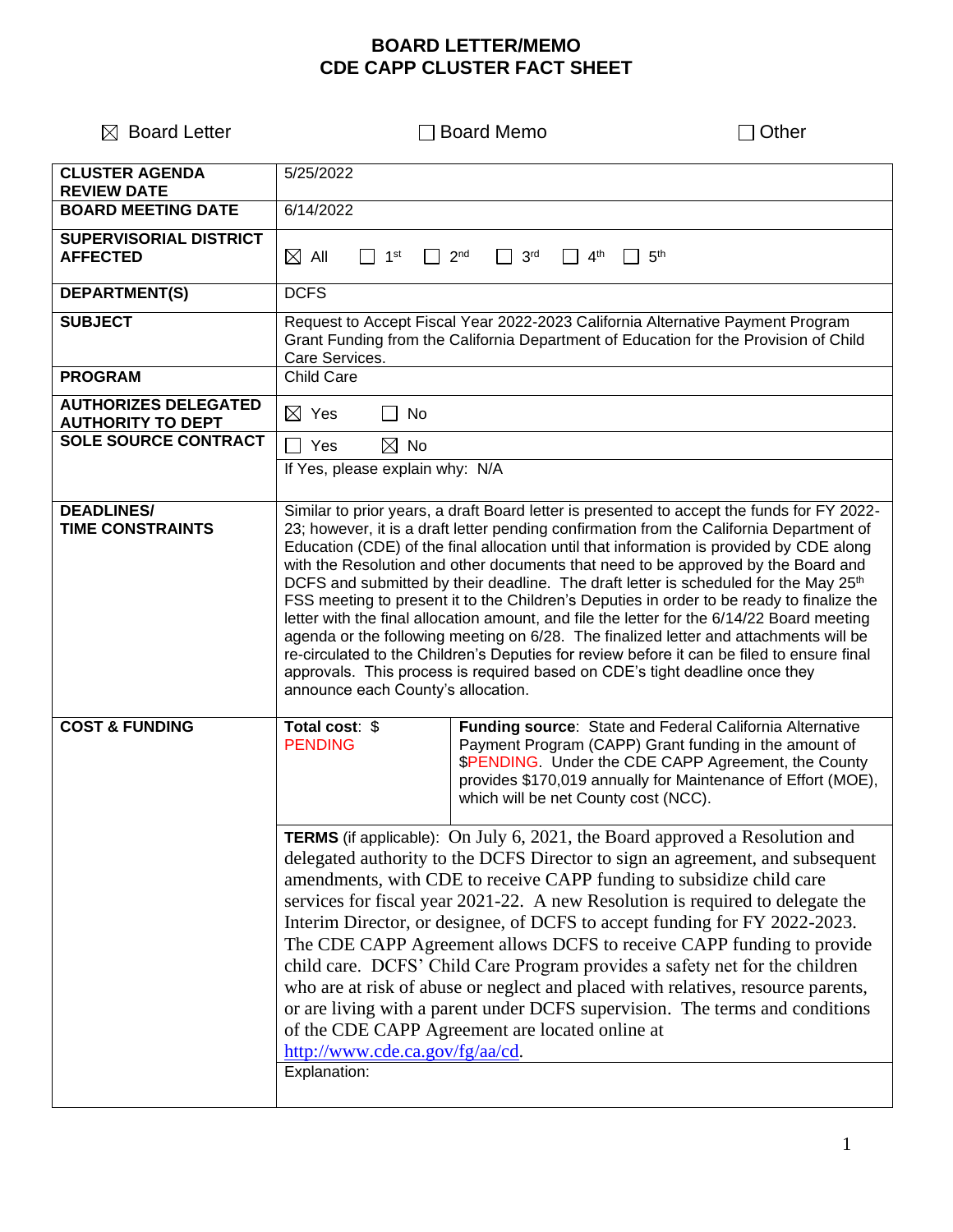| <b>PURPOSE OF REQUEST</b>    | The recommended actions will allow DCFS to accept FY 2022-2023 CAPP funding, to<br>continue DCFS' Child Care Program for children under its supervision who are at risk<br>of abuse or neglect. Child Care is made available to children who have been<br>assessed to be at potential risk of abuse or neglect. This care is provided to children<br>who are with their birth parents, resource parents, or in placements with relatives and<br>family members. The goal of DCFS' Child Care Program is to ensure the child's safety<br>and to assist in avoiding out-of-home placements when living with a birth parent or<br>maintaining the stability of the placement when children are placed with relatives. This<br>program provides a safety net for the children who are at risk of abuse or neglect and<br>placed with birth parents or relatives. |
|------------------------------|--------------------------------------------------------------------------------------------------------------------------------------------------------------------------------------------------------------------------------------------------------------------------------------------------------------------------------------------------------------------------------------------------------------------------------------------------------------------------------------------------------------------------------------------------------------------------------------------------------------------------------------------------------------------------------------------------------------------------------------------------------------------------------------------------------------------------------------------------------------|
| <b>BACKGROUND</b>            | Without approval of the recommended actions, DCFS would not be able to provide                                                                                                                                                                                                                                                                                                                                                                                                                                                                                                                                                                                                                                                                                                                                                                               |
| (include internal/external   | child care services to eligible children and families, and would result in the loss of State                                                                                                                                                                                                                                                                                                                                                                                                                                                                                                                                                                                                                                                                                                                                                                 |
| issues that may exist        | and Federal funding for FY 2022-2023, as well as, subsequent funding.                                                                                                                                                                                                                                                                                                                                                                                                                                                                                                                                                                                                                                                                                                                                                                                        |
| including any related        |                                                                                                                                                                                                                                                                                                                                                                                                                                                                                                                                                                                                                                                                                                                                                                                                                                                              |
| motions)                     |                                                                                                                                                                                                                                                                                                                                                                                                                                                                                                                                                                                                                                                                                                                                                                                                                                                              |
| <b>EQUITY INDEX OR LENS</b>  | $\boxtimes$ Yes<br><b>No</b>                                                                                                                                                                                                                                                                                                                                                                                                                                                                                                                                                                                                                                                                                                                                                                                                                                 |
| <b>WAS UTILIZED</b>          | If Yes, please explain how: The request for funding is specifically allocated to provide                                                                                                                                                                                                                                                                                                                                                                                                                                                                                                                                                                                                                                                                                                                                                                     |
|                              | child care services to foster children and children under the supervision of DCFS to                                                                                                                                                                                                                                                                                                                                                                                                                                                                                                                                                                                                                                                                                                                                                                         |
|                              | ensure child safety and placement stability.                                                                                                                                                                                                                                                                                                                                                                                                                                                                                                                                                                                                                                                                                                                                                                                                                 |
| <b>SUPPORTS ONE OF THE</b>   | $\boxtimes$ Yes<br><b>No</b>                                                                                                                                                                                                                                                                                                                                                                                                                                                                                                                                                                                                                                                                                                                                                                                                                                 |
| <b>NINE BOARD PRIORITIES</b> | If Yes, please state which one(s) and explain how: This request supports two Board                                                                                                                                                                                                                                                                                                                                                                                                                                                                                                                                                                                                                                                                                                                                                                           |
|                              | priorities such as Child Protection by ensuring child safety for children at risk of                                                                                                                                                                                                                                                                                                                                                                                                                                                                                                                                                                                                                                                                                                                                                                         |
|                              | abuse and neglect, and Poverty Alleviation by subsidizing child care for families                                                                                                                                                                                                                                                                                                                                                                                                                                                                                                                                                                                                                                                                                                                                                                            |
|                              |                                                                                                                                                                                                                                                                                                                                                                                                                                                                                                                                                                                                                                                                                                                                                                                                                                                              |
|                              | and relatives in need of appropriate child care services for foster children.                                                                                                                                                                                                                                                                                                                                                                                                                                                                                                                                                                                                                                                                                                                                                                                |
| <b>DEPARTMENTAL</b>          | Name, Title, Phone # & Email:                                                                                                                                                                                                                                                                                                                                                                                                                                                                                                                                                                                                                                                                                                                                                                                                                                |
| <b>CONTACTS</b>              | Jennifer Hottenroth, Division Chief, (310) 972-3204                                                                                                                                                                                                                                                                                                                                                                                                                                                                                                                                                                                                                                                                                                                                                                                                          |
|                              |                                                                                                                                                                                                                                                                                                                                                                                                                                                                                                                                                                                                                                                                                                                                                                                                                                                              |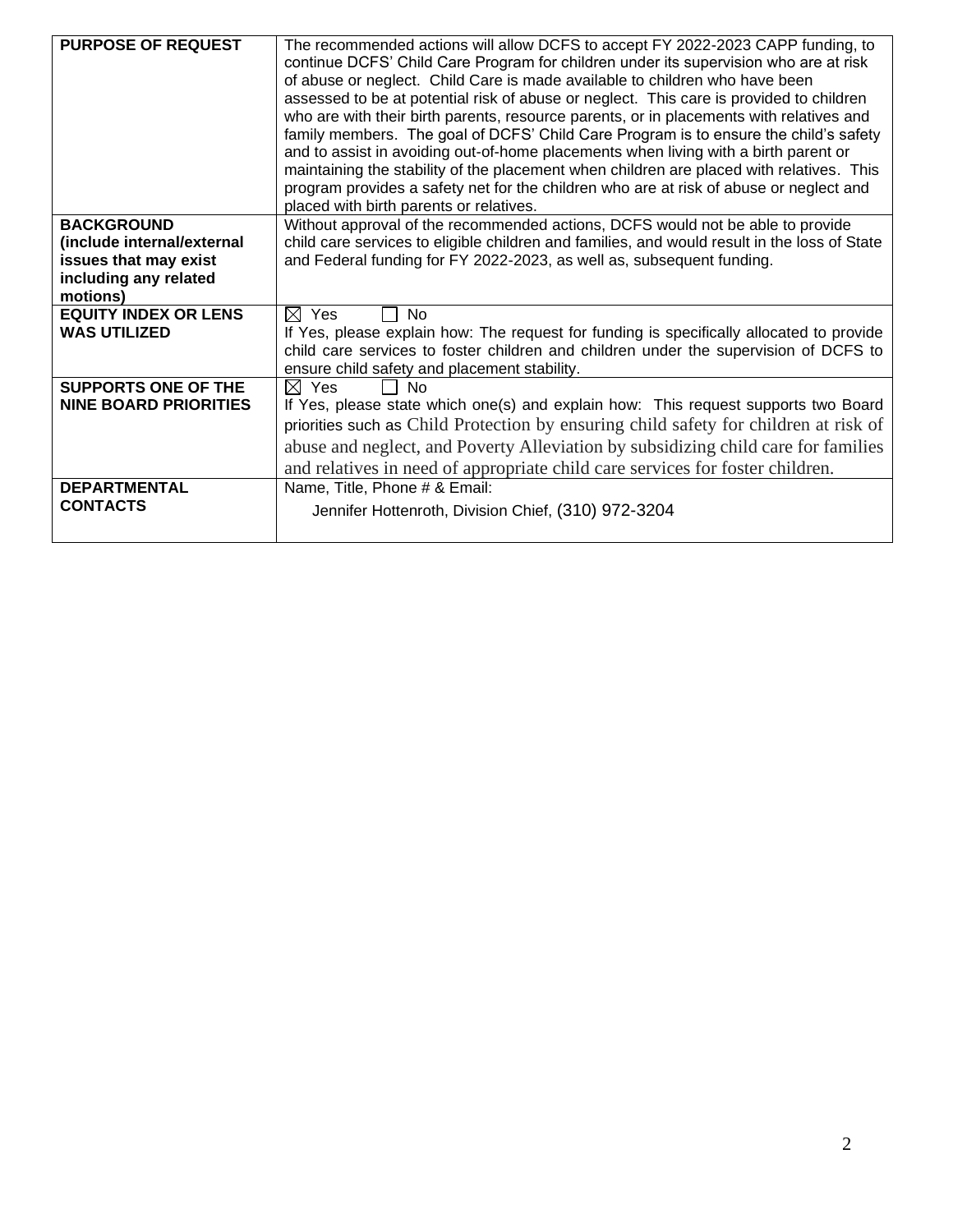

## **County of Los Angeles DEPARTMENT OF CHILDREN AND FAMILY SERVICES**

 **425 Shatto Place, Los Angeles, California 90020 (213) 351-5602**

**Board of Supervisors HILDA L. SOLIS First District HOLLY J. MITCHELL Second District SHEILA KUEHL Third District JANICE HAHN Fourth District KATHRYN BARGER Fifth District**

BRANDON NICHOLS Interim Director

DAWNA YOKOYAMA Interim Chief Deputy **Director** 

June XX, 2022

The Honorable Board of Supervisors County of Los Angeles 383 Kenneth Hahn Hall of Administration 500 West Temple Street Los Angeles, California 90012

Dear Supervisors:

## **REQUEST TO ACCEPT FISCAL YEAR 2022-2023 CALIFORNIA ALTERNATIVE PAYMENT PROGRAM GRANT FUNDING FROM THE CALIFORNIA DEPARTMENT OF EDUCATION FOR THE PROVISION OF CHILD CARE SERVICES (ALL SUPERVISORIAL DISTRICTS) (3 VOTES)**

## **SUBJECT**

The Department of Children and Family Services requests the Chair to approve, adopt, and execute a Resolution certifying approval of the Board, authorizing the Interim Director, as designee, of DCFS to accept, sign and execute the California Alternative Payment Program (CAPP) Agreement with the California Department of Education (CDE). These funds from CDE will allow DCFS to continue operating the Child Care Program and assisting families with subsidized child care services. Additionally, DCFS requests approval of the Board authorizing the Interim Director, as designee of DCFS, to complete, accept, sign and forward the amendments for CAPP funding and continued funding applications to CDE for Fiscal Year (FY) 2022-2023.

## **IT IS RECOMMENDED THAT YOUR BOARD:**

1. Approve, adopt and instruct the Chair to execute the Resolution (Attachment A). The Resolution certifies your Board's approval for the Interim Director of DCFS, as designee, to: (a) submit applications to CDE for FY 2022-2023 CAPP funding; (b) accept, sign and execute Agreements with CDE to accept CAPP funding for FY 2022-2023 (CDE CAPP Agreement – Attachment B); (c) sign the Certification Clause, form CCC-04/2017 (Attachment C), the California Civil Rights Laws Certifications (CO-005 – Attachment D) and Federal Certification Form, C0.8 (Attachment E); and (d) sign and execute amendments to the CDE CAPP Agreement for FY 2022-2023 funding, and to increase or decrease the amount of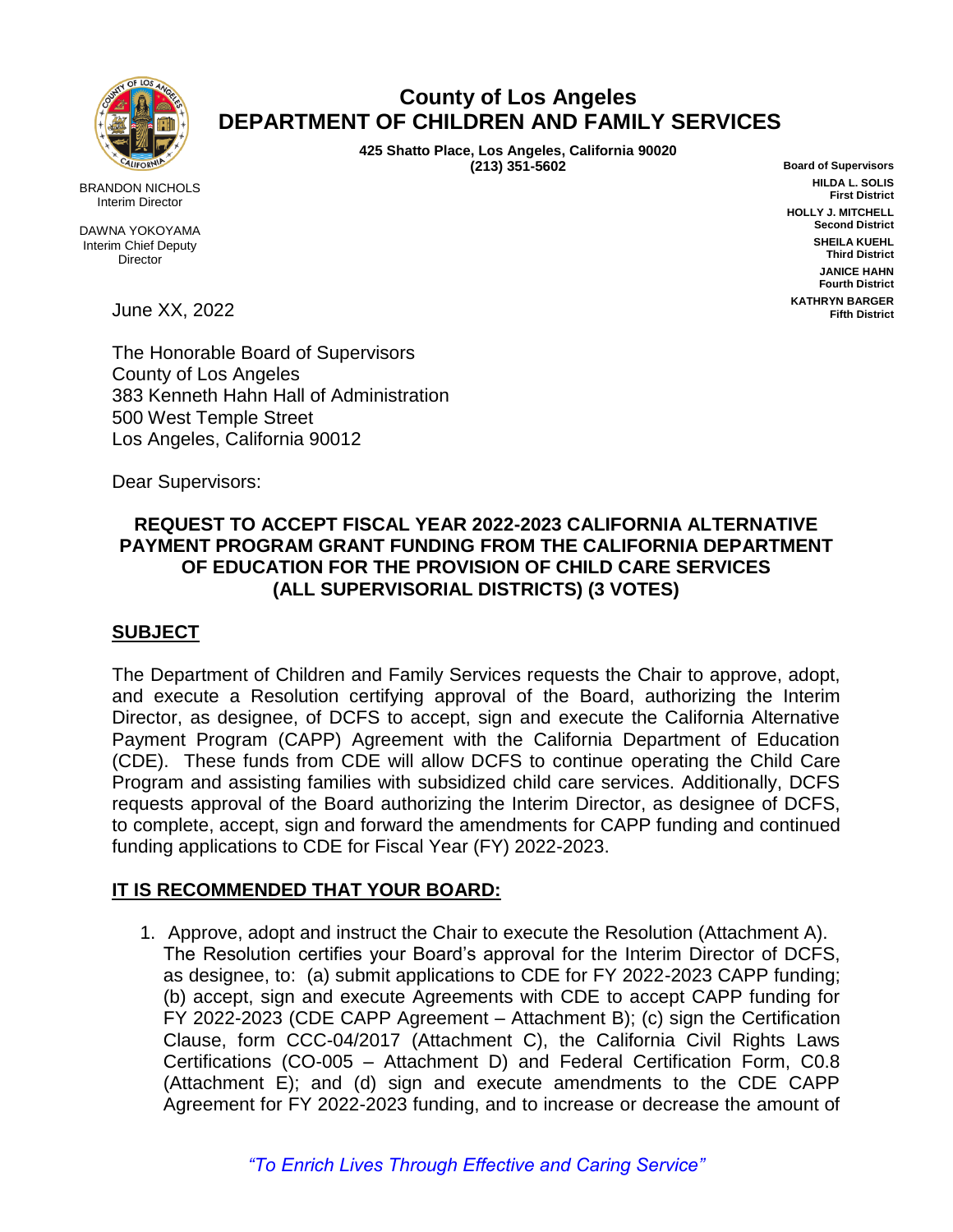The Honorable Board of Supervisors June XX, 2022 Page 2

> such funding. The Contractor Certification Clause certifies that DCFS is in compliance with all contract requirements.

- 2. Authorize the Interim Director of DCFS, as designee, to complete, sign and forward to CDE the CAPP funding application and accept funding for FY 2022-2023 and subsequent CDE funding agreement documents for 2022- 2023.
- 3. Delegate authority to the Interim Director of DCFS, or designee, to sign and execute the CDE CAPP Agreement (Attachment B) to receive FY 2022-2023 CAPP funding and to sign subsequent amendments for FY 2022-2023 and CDE Agreement documents for FY 2022-2023 CAPP funding and to increase or decrease the amount of such funding, provided that: (a) CAPP funding is available through CDE; (b) Chief Executive Office (CEO) notification is obtained prior to executing amendments to the CDE CAPP Agreement to receive FY 2022-2023 funding; and (c) the Interim Director of DCFS, or designee, notifies your Board and the CEO in writing within ten working days of executing the CDE CAPP Agreement and any subsequent annual and mid-year amendments.

## **PURPOSE/JUSTIFICATION OF RECOMMENDED ACTIONS**

The recommended actions will allow DCFS to accept FY 2022-2023 CAPP funding and apply for FY 2022-2023 funding amendments to continue DCFS' Child Care Program for children under its supervision who are at risk of abuse or neglect.

Child care is made available to children who have been assessed to be at potential risk of abuse or neglect. This care is provided to children who are with their birth parents or are in first-time placements with relatives. The goal of DCFS' Child Care Program is to ensure the child's safety and to assist in avoiding out-of-home placements. This program provides a safety net for the children who are at risk of abuse or neglect and placed with birth parents or relatives.

Without approval of the recommended actions, DCFS would not be able to provide child care services to eligible children and families and would result in the loss of \$XX,XXX,XXX, in State and Federal funding for FY 2022-2023 and subsequent funding for FY 2022-2023.

#### **IMPLEMENTATION OF STRATEGIC PLAN GOALS**

The recommended actions are consistent with the principles of the Countywide Strategic Plan Goal Five: Children and Families' Well Being. The recommended actions will allow continued access to subsidized child care for children at risk of abuse or neglect, and allow for full utilization of available funding.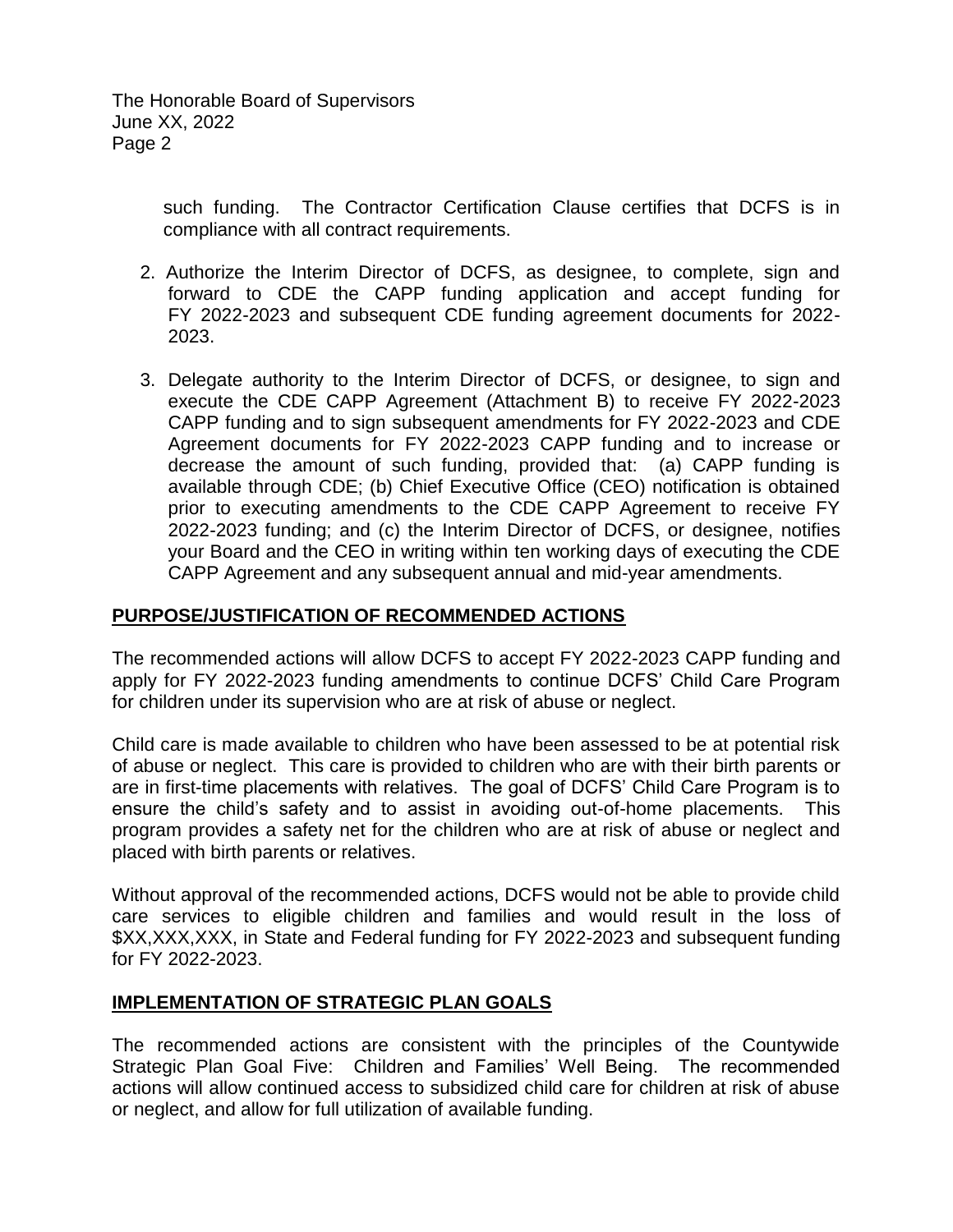The Honorable Board of Supervisors June XX, 2022 Page 3

#### **FISCAL IMPACT/FINANCING**

The amount of State and Federal CAPP funding available for FY 2022-2023, is \$XX,XXX,XXX, and is subject to change for the current and subsequent fiscal years. Under the CDE CAPP Agreement, the County provides \$170,019 annually for Maintenance of Effort (MOE), which will be net County cost, and is subject to change for the current and subsequent fiscal years. The total amount available, including MOE for DCFS' Child Care Program funding for FY 2022-2023, is \$XX,XXX,XXX. The CDE CAPP Agreement also provides for 100% reimbursement of administrative cost, provided that total CAPP expenditures do not exceed \$XX,XXX,XXX. Funding for FY 2022-2023, is included in the Department's Recommended Budget request.

#### **FACTS AND PROVISIONS/LEGAL REQUIREMENTS**

On July 6, 2021, your Board approved a Resolution and delegated authority to the DCFS Director to sign an agreement, and subsequent amendments, with CDE to receive CAPP funding to subsidize child care services for FY 2021-2022. A new Resolution is required to delegate the Interim Director as designee of DCFS, to accept funding for FY 2022-2023. The CDE CAPP Agreement allows DCFS to receive CAPP funding to provide child care for FY 2022-2023 by amendment. DCFS' Child Care Program provides a safety net for the children who are at risk of abuse or neglect and placed with relatives for the first time.

The terms and conditions of the CDE CAPP Agreement are located online at [http://www.cde.ca.gov/fg/aa/cd,](http://www.cde.ca.gov/fg/aa/cd) as referenced in the document. The State normally issues to California counties the CDE CAPP Agreement or amendments thereto, along with related material, by June of each year for a July 1<sup>st</sup> implementation date. The State is aware that the clearance and approval timelines for both the State and the County will result in executing the CDE CAPP Agreement, or its amendments, after the implementation date. The Assistance Listing Number for CAPP is 93.596.

The CDE CAPP Agreement is not a services contract.

#### **IMPACT ON CURRENT SERVICES**

Acceptance of the CAPP funding will enable DCFS to continue to meet the child care needs of parents and relative caregivers served by DCFS. The CDE CAPP Agreement will allow DCFS to continue to provide child care services in FY 2022-2023.

#### **CONCLUSION**

Upon approval and execution of this contract by the Board, it is requested that the Executive Officer/Clerk of the Board send one original and one copy of the Resolution,